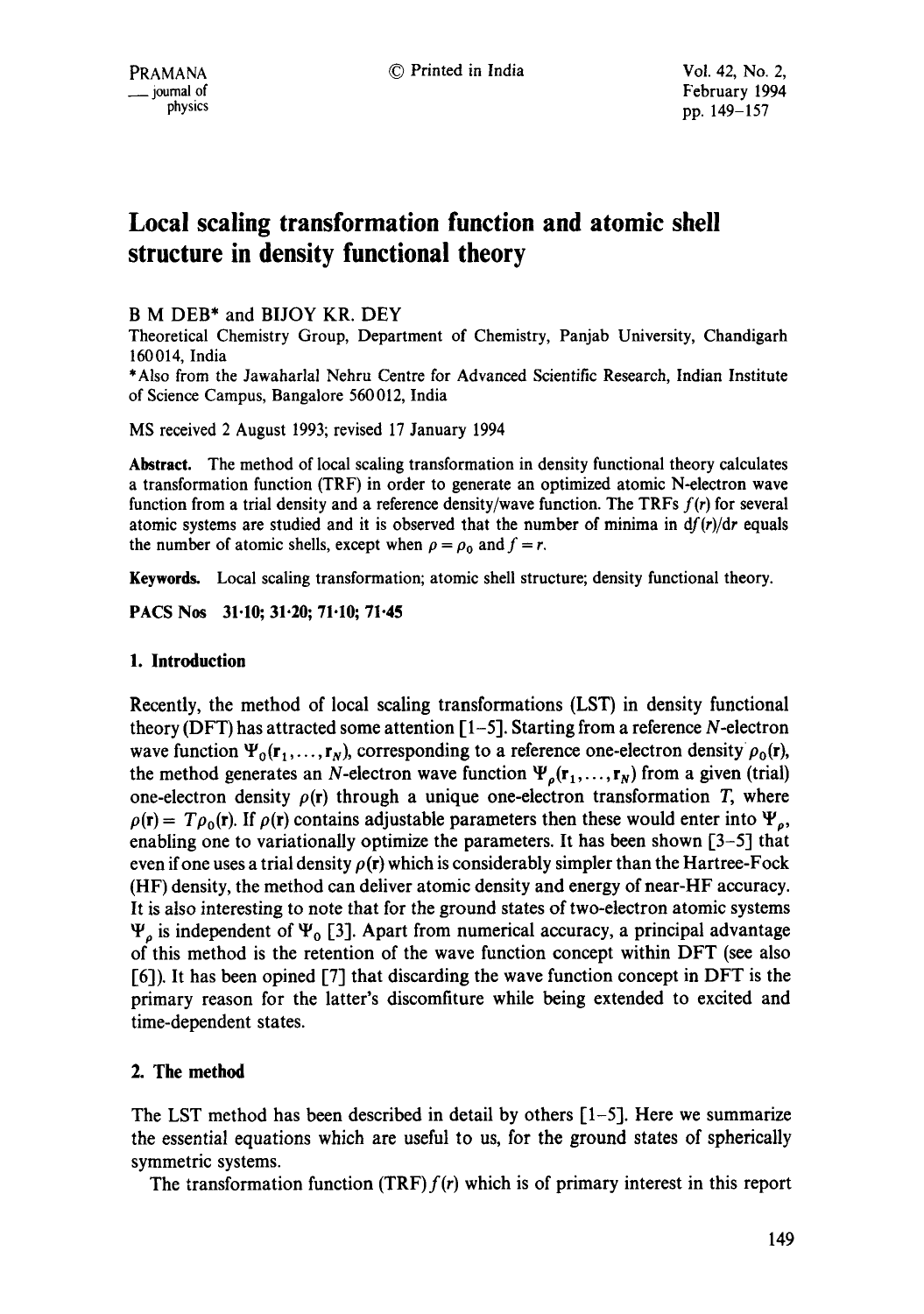#### *B M Deb and Bijoy Kr. Dey*

is defined and calculated through the following expressions:

$$
\rho(r) = J(f/r)\rho_0(f),\tag{1}
$$

$$
J(f/r) = \frac{f^2}{r^2} \frac{\mathrm{d}f}{\mathrm{d}r},\tag{2}
$$

$$
\frac{\mathrm{d}f}{\mathrm{d}r} = \frac{r^2 \rho(r)}{f^2 \rho_0(f)},\tag{3}
$$

$$
\int_0^r \rho(x) x^2 dx = \int_0^r \rho_0(y) y^2 dy
$$
 (4)

$$
f(r) = [\rho(0)/\rho_0(0)]^{1/3}r + O(r^2), \text{ for small } r
$$
 (5)

$$
\Psi_{\rho}(r_1,\ldots,r_N) = \left[\prod_{i=1}^N J(f_i/r_i)^{1/2}\right] \Psi_0(f_1,\ldots,f_N). \tag{6}
$$

Thus,  $\Psi_{\rho}$  yields the one electron-density  $\rho(r)$ . In case  $\Psi_0$  is constructed from a set of orthonormal orbitals  $\{\psi_{0i}(r)\}\,$ ,  $i = 1, ..., N$ , then one obtains the following set of transformed orthonormal orbitals  $\{\phi_{pi}(r)\}\$ for constructing  $\Psi_{\rho}$ :

$$
\phi_{oi}(r) = J(f/r)^{1/2} \psi_{oi}(f) \tag{7}
$$

Thus, the structures of  $\Psi_{\rho}$  and  $\Psi_{0}$  are the same, and

$$
E[\rho] = E[\rho; \Psi_0] = \langle \Psi_{\rho} | H | \Psi_{\rho} \rangle / \langle \Psi_{\rho} | \Psi_{\rho} \rangle
$$
 (8)

where  $H$  is the Hamiltonian of the system.

The TRF  $f(r)$  can be ascribed the same physical meaning as that of the radial coordinate r, i.e., f is a distance quantity,  $0 \le f \le \infty$ . Thus,  $\rho_0(f)$  is obtained by simply replacing r in  $\rho_0(r)$  by f. The TRF in effect implies a mapping between r-space and f-space. The plots of  $f^2 \rho_0(f)$  as functions of  $\sqrt{f}$  and  $\sqrt{r}$  have been shown later.

Apart from the statement  $[4]$  that  $f(r)$  is a monotonically increasing function of r, no attention seems to have been paid to the detailed structure of  $f(r)$  which, as shown by (3), is dependent on  $\rho_0$  and  $\rho$ . In particular, the number of minima in  $df/dr$ is observed by us to correspond to the number of shells and hence the number of maxima in atomic radial density.

Although the calculations reported in this paper correspond to the ground states of spherically symmetric systems, it is worthwhile to note that, in principle, the LST method is also applicable to excited states and to non-spherical systems, e.g., diatomic molecules. While no calculations seem to be reported for molecules, Koga [5] has reported LST calculations on the  $2<sup>1</sup>S$  excited state of the He atom, by taking a configuration-interaction wave function as  $\Psi_0$  and satisfying both Hamiltonian and wave-function orthogonalities.

#### **3. Results and discussion**

In order to examine the structure of  $f(r)$ , we have repeated Koga's calculations, using his optimized electron densities for the ground states of  $H^-$ , He, Li<sup>+</sup>, Be<sup>++</sup>, Li and Be [3,4]. The reference density  $\rho_0$  and the wave function  $\Psi_0$  for He, Li<sup>+</sup>, Li and Be were taken from the single-zeta calculations of Clementi and Roetti [8] while those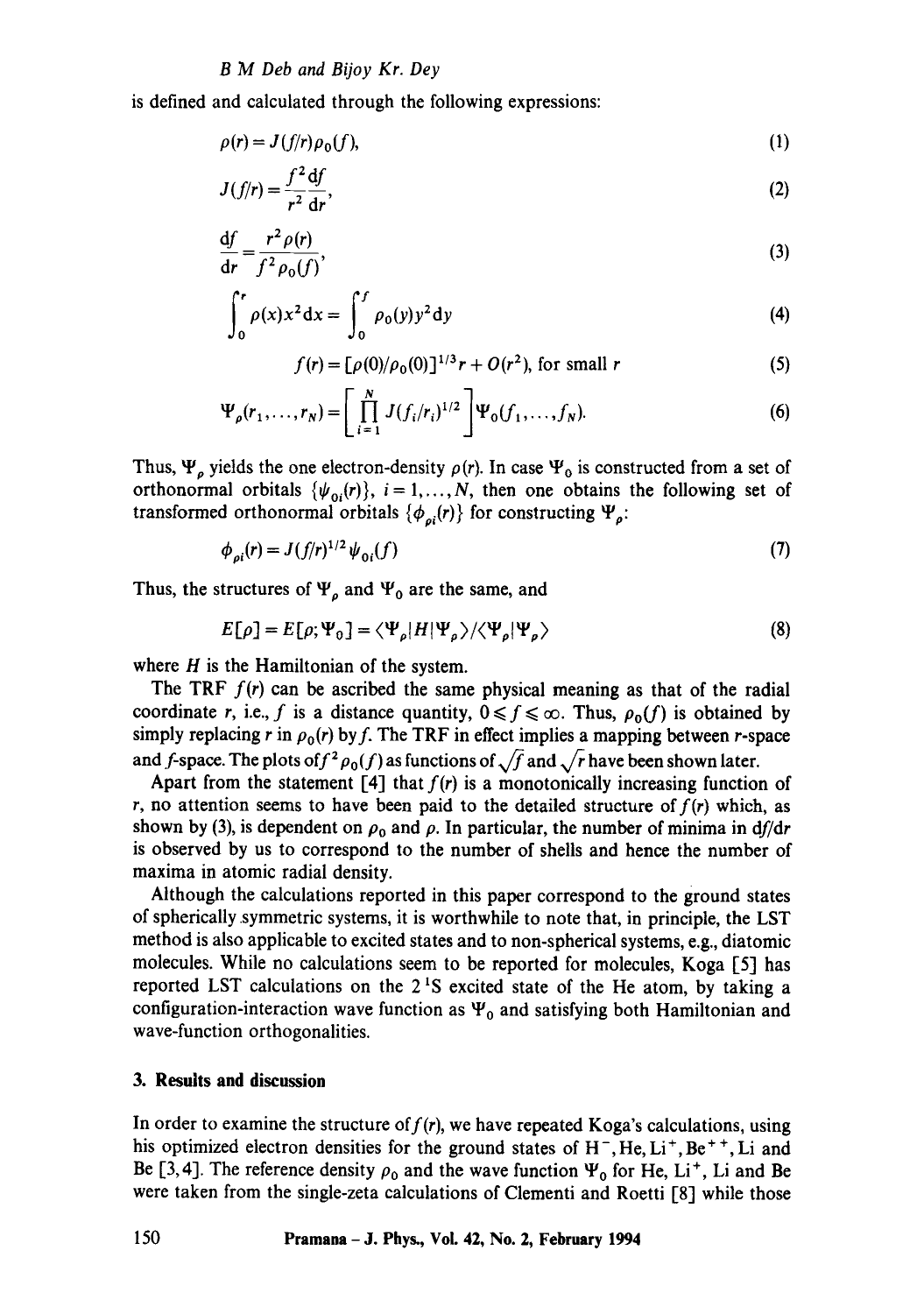#### *Local scaling and shell structure*

Table 1. Calculated kinetic energies (a.u.) for atoms and ions containing 2-4 electrons by the local scaling transformation method. The electron density is normalized up to the fifteenth decimal place. In columns 3 and 4, the negative of total energy is taken as the kinetic energy (values from table 3 of Koga [3], tables 1 and 3 from Koga [4]).

| Atom/Ion | Kinetic energy           |              |                    |  |
|----------|--------------------------|--------------|--------------------|--|
|          | Present value            | Koga's value | Hartree-Fock value |  |
| $H^-$    | $0.4885550$ <sup>a</sup> | 0.4879262    | 0.4879297          |  |
| He       | $2.8615775^*$            | 2.8616799    | 2.8616800          |  |
| $Li+$    | $7.2349501$ <sup>*</sup> | 7.2364148    | 7.2364152          |  |
| $Be++$   | $13.613227$ <sup>a</sup> | 13.611299    | 13.611299          |  |
| Li       | 7.4328695 <sup>b</sup>   | 7.431530     | 7.432727           |  |
| Be       | $14.565166^c$            | 14 5 68 511  | 14.573023          |  |

<sup>a</sup> Using the optimized electron density from table 3 of Koga [3]; <sup>b</sup>Using the optimized  $\rho_2(r)$  from table 1 of Koga [4]; <sup>c</sup>Using the optimized  $\rho_2(r)$  from table 3 of Koga [4].

Table 2. Comparison of calculated position moments (a.u.) with the corresponding values from table 2 of Koga [3] for the He atom as well as with the Hartree-Fock values [3]. The present  $\Psi$ <sub>o</sub> has been normalized to unity up to the fifteenth decimal place.

| Position<br>moment       | Present value | Koga's value | Hartree-Fock<br>value |
|--------------------------|---------------|--------------|-----------------------|
| $\langle r^{-2} \rangle$ | 5.9936        | 5.9959       | 5.996                 |
| $\langle r^{-1} \rangle$ | 1.6873        | 1.6873       | 1.6873                |
| $\langle r \rangle$      | 0.9273        | 0.9273       | 0.9272                |
| $\langle r^2\rangle$     | 1.1847        | 1.1849       | 1.1846                |
| $\langle r^3 \rangle$    | 1.9396        | 1.9407       | 1.9398                |
| $\langle r^4\rangle$     | 3.8810        | 3.8882       | 3.8838                |
|                          |               |              |                       |

for  $H^-$  and  $Be^{++}$  were taken from the single-zeta calculations of Roothaan and Soukup [9]. Table 1 compares our kinetic energy values with Koga's and HF values [3, 4]. We see that although our kinetic energy value has occasionally gone slightly above the HF value, our computed values are in excellent agreement with the HF and Koga's values. We also compare our calculated position moments, by using  $\Psi_o$ , for the He atom with those of Koga  $\lceil 3 \rceil$  in table 2. The agreement is again excellent and in fact our values generally show better agreement with the HF values than those of Koga [3]. All calculations were performed in double precision.

Figures 1 and 2 depict  $f(r)$  and  $df/dr$  for  $H^-$  ion and Be atom respectively. The plots for the other two-electron systems, He,  $Li<sup>+</sup>$  and Be<sup>++</sup>, are qualitatively similar to those for  $H^-$  while the plots for Li atom are qualitatively similar to those of Be.

Several remarks can be made regarding these plots:

- *1. f(r)* is depicted as a monotonically increasing function of  $r \lceil 4 \rceil$ ;  $f = 0$ ,  $\infty$  corresponding to  $r = 0, \infty$ .
- *2. df/dr* plots show the effects of both Z and N. As r increases, *df/dr* increases with Z from  $H^-$  to Be<sup>++</sup>. The same is true from Li to Be.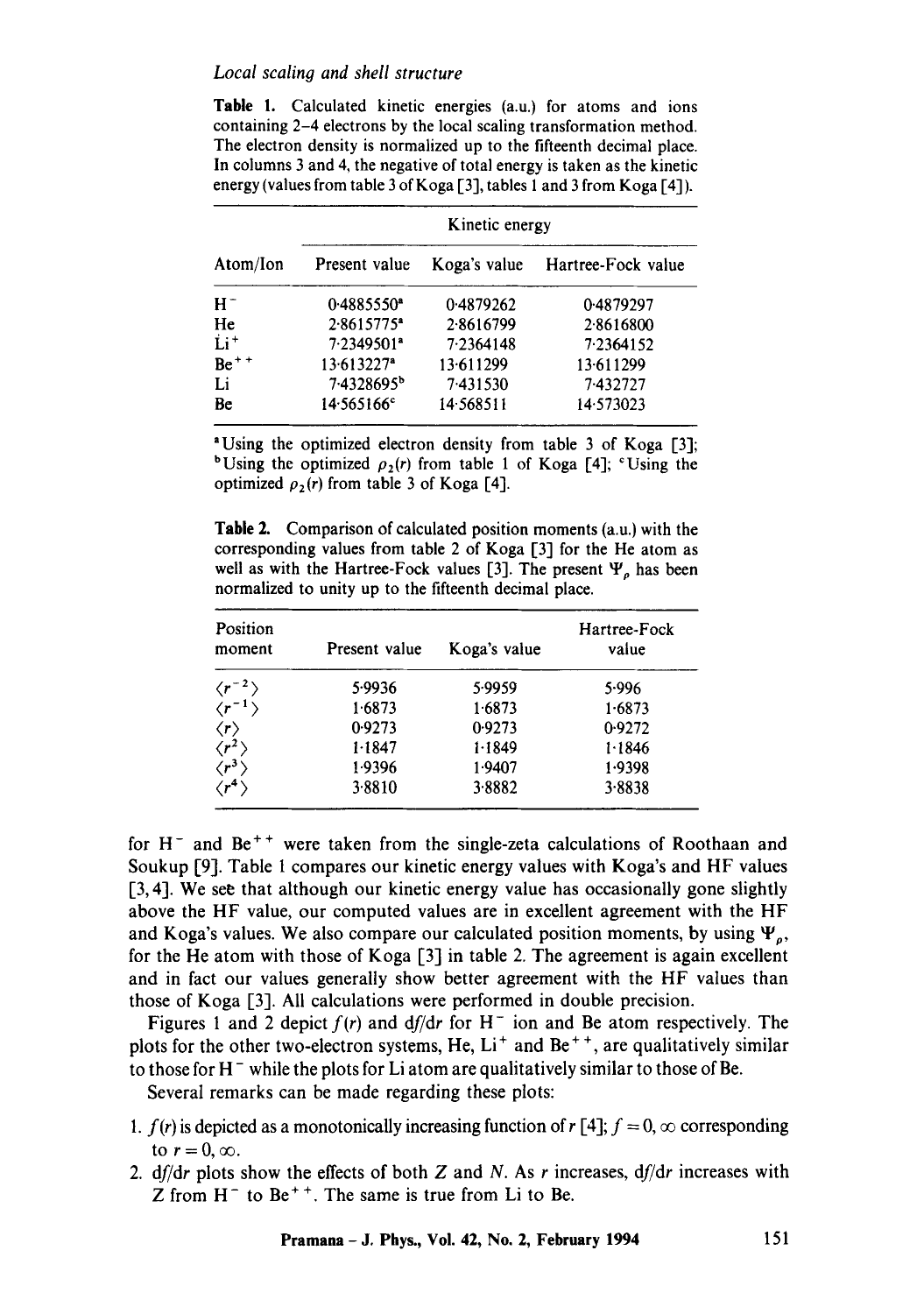

**Figure 1.** Plot of (a)  $f(r)$  against  $\sqrt{r}$  and (b) *df/dr* against  $\sqrt{r}$ , in a.u., for the  $H^-$  ion. The plots for other two-electron systems, He, Li<sup>+</sup> and Be<sup>++</sup>, are similar. Normalized transformed orbital is employed.

- 3.  $f(r)$  increases rapidly with r so that at an r-value where the electron density is very small f is quite large, leading to a rapid increase in df/dr which tends to  $\infty$ as  $r \rightarrow \infty$ .
- 4. From (5),  $\left[\frac{df}{dr}\right]_{r=0} \approx 1$ , since  $\rho_0(0)$  and  $\rho(0)$  are quite close to each other. This is always true in our calculations.

**152 Pramana - J. Phys., Vol. 42, No. 2, February 1994**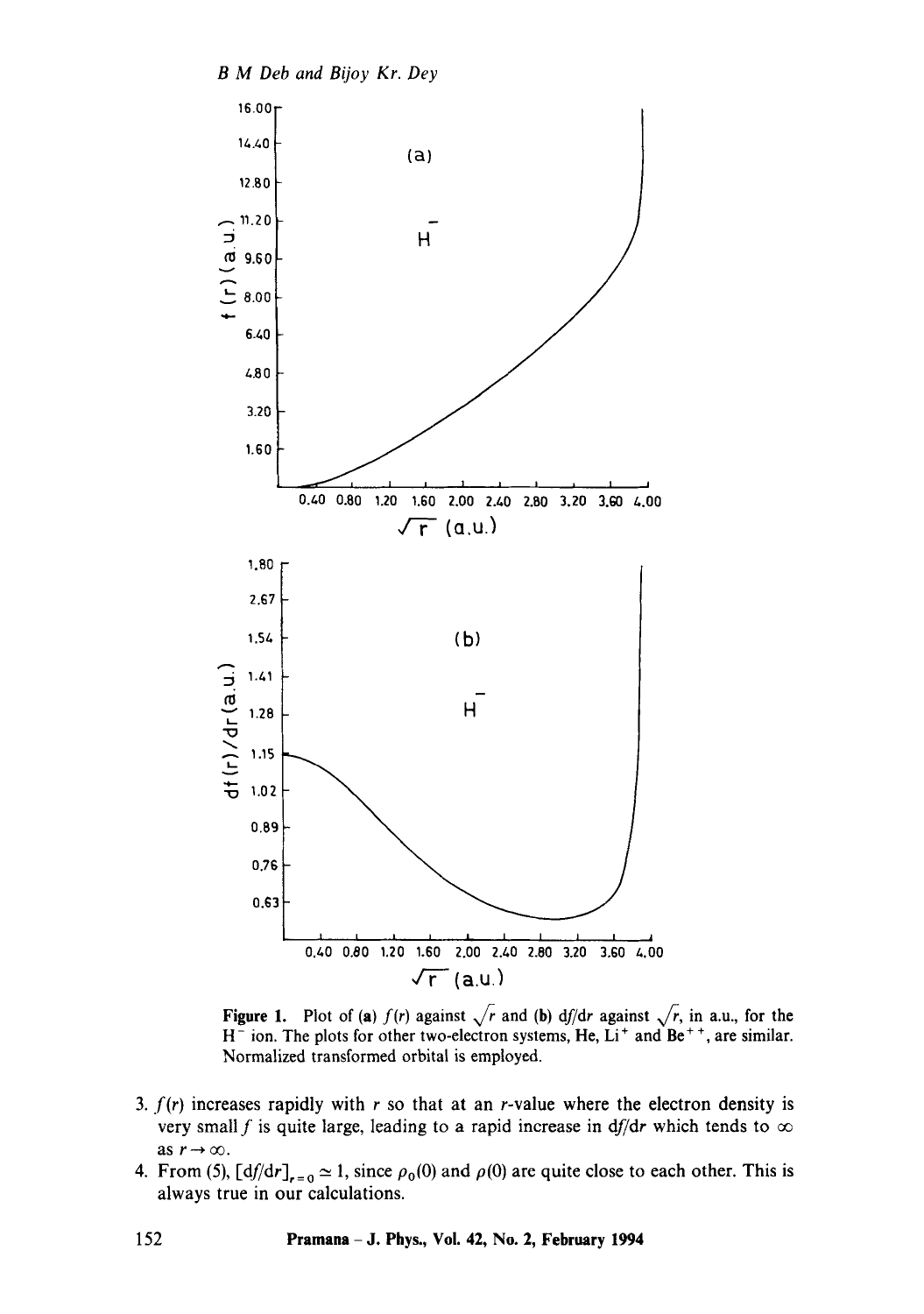



**Figure 2.** Plot of (a)  $f(r)$  against  $\sqrt{r}$  and (b) *df*/*dr* against  $\sqrt{r}$ , in a.u., for the Be atom. The plots for the Li atom are similar. Orthonormalized transformed orbitals are employed.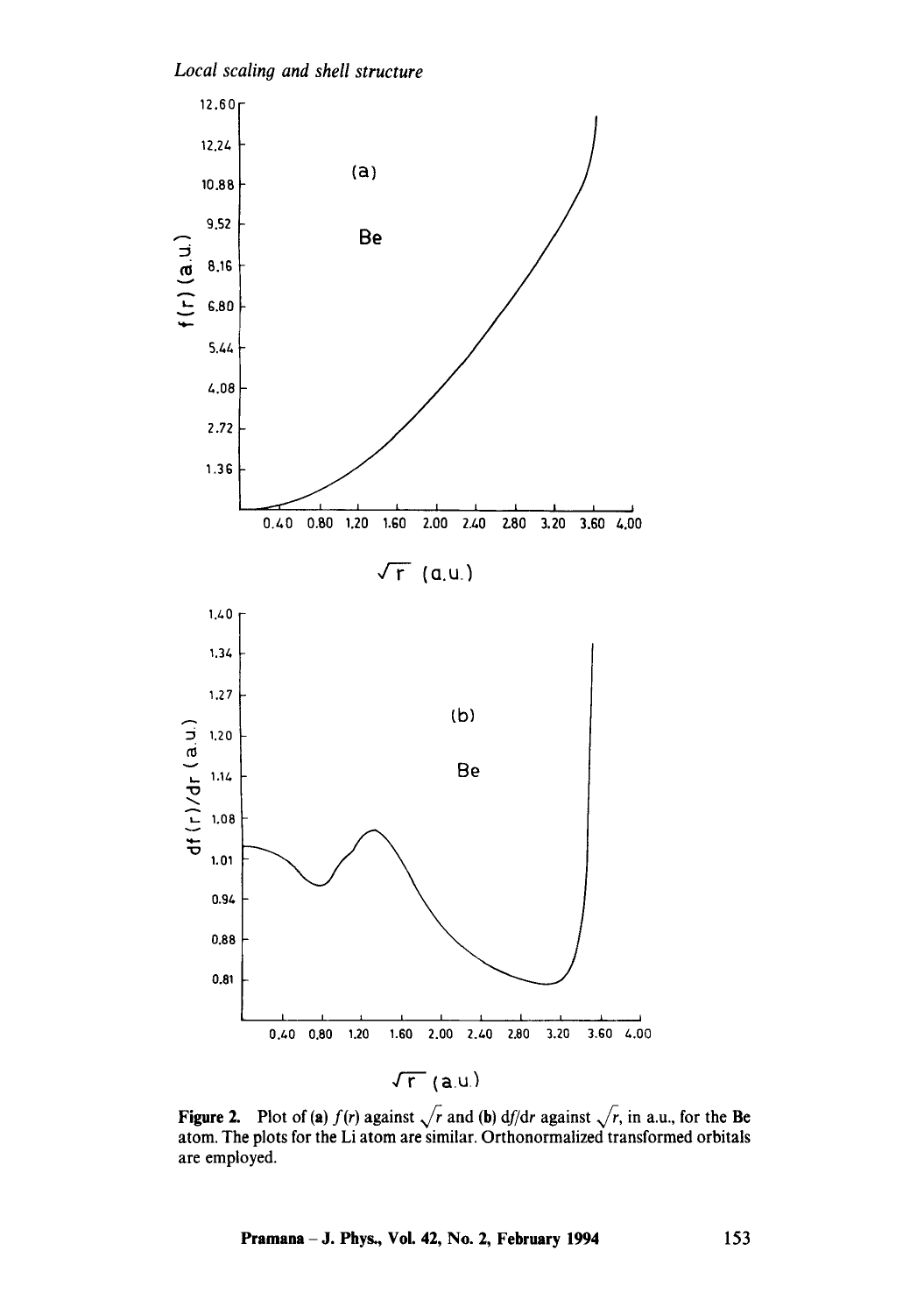#### *B M Deb and Bijoy Kr. Dey*

- 5.  $df/dr$  shows one minimum for  $H^-$ ,  $He$ ,  $Li^+$  and  $Be^{++}$  and two minima for Li and Be, corresponding to the presence of one and two shells respectively. However, the locations of these minima do not coincide with the maxima or minima in the radial density. The first minimum occurs at 9.042 (H<sup>-</sup>), 3.652 (He), 2.217 (Li<sup>+</sup>),  $2.350$  (Be<sup>++</sup>),  $1.024$  (Li),  $0.575$  (Be) a.u. while the second minimum occurs at  $12.96$  (Li) and  $9.248$  (Be) a.u. respectively.
- 6. Thus  $f(r) = f(r, Z, N)$ , as also  $df/dr$ .

Although no LST calculation has been reported so far on atomic systems containing three shells, we feel that our observation of the number of minima in *df/dr* being equal to the number of atomic shells should be of general validity. This observation is of interest for two reasons: (a) Observation of shell structure in a distance quantity, f. This is different from the familiar shell structure in density quantities. (b) Although (3) indicates that *df/dr* should contain information about shell structure since both  $r^2 \rho(r)$  and  $f^2 \rho_0(f)$  contain such information, it is not clear how such information is encoded in  $df/dr$ . Equation (3) gives

$$
\frac{d^2 f}{dr^2} = \frac{1}{f^2 \rho_0(f)} \left[ \frac{d}{dr} \left\{ r^2 \rho(r) \right\} - \frac{r^4 \rho^2(r)}{f^4 \rho_0^2(f)} \frac{d}{df} \left\{ f^2 \rho_0(f) \right\} \right]
$$
(9)

This means that  $d^2 f/dr^2$  vanishes when

$$
f^4 \rho_0^2(f) \frac{d}{dr} \{r^2 \rho(r)\} = r^4 \rho^2(r) \frac{d}{df} \left\{ f^2 \rho_0(f) \right\} \tag{10}
$$

Such vanishing need not be at the maxima or minima of the radial density. However,  $d^2 f/dr^2 = 0$  at  $r = 0$ , from (9), since  $d/df\{f^2 \rho_0(f)\} = 0$  at  $r = 0$  and f varies linearly as  $r$  for very small  $r$ . Figures 1(b) and 2(b) verify these conclusions.



**154 Pramana- J. Phys., Voi. 42, No. 2, February 1994**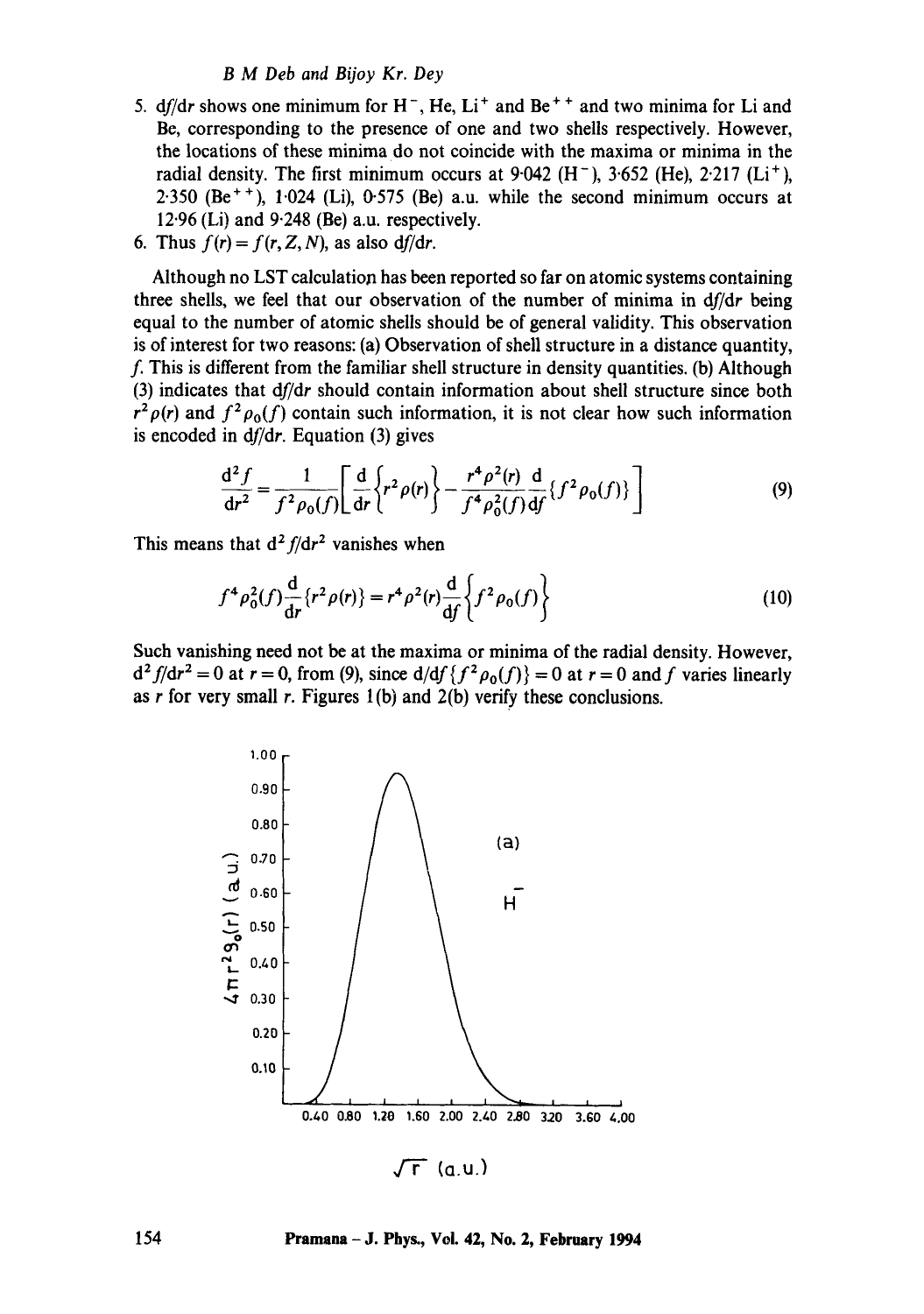

**Figure 3.** Plot of (a) single-zeta [8]  $4\pi r^2 \rho_0(r)$  against  $\sqrt{r}$ , (b)  $4\pi f^2 \rho_0(f)$  against  $\sqrt{f}$  and (c)  $4\pi f^2 \rho_0(f)$  against  $\sqrt{r}$ , in a.u., for the Li<sup>+</sup> ion. The plots for the other **two-electron systems,** H-, He **and Be** + +, **are similar. Plots (a) and (b) are identical but (c) is different. Normalized transformed orbital is employed.** 

Furthermore, figures 3 and 4 depict  $4\pi f^2 \rho_0(f)$  as functions of  $r^{1/2}$  and  $f^{1/2}$ , for Li<sup>+</sup> ion and Be atom. They are also compared with the corresponding single-zeta  $4\pi r^2 \rho_0(r)$  plotted against  $r^{1/2}$ . The plots of  $4\pi f^2 \rho_0(f)$  against  $f^{1/2}$  and  $4\pi r^2 \rho_0(r)$ against  $r^{1/2}$  obviously coincide. But those of  $4\pi f^2 \rho_0(f)$  against  $f^{1/2}$  and  $r^{1/2}$  are not **identical; the locations of the maxima and minima in the last two plots are slightly**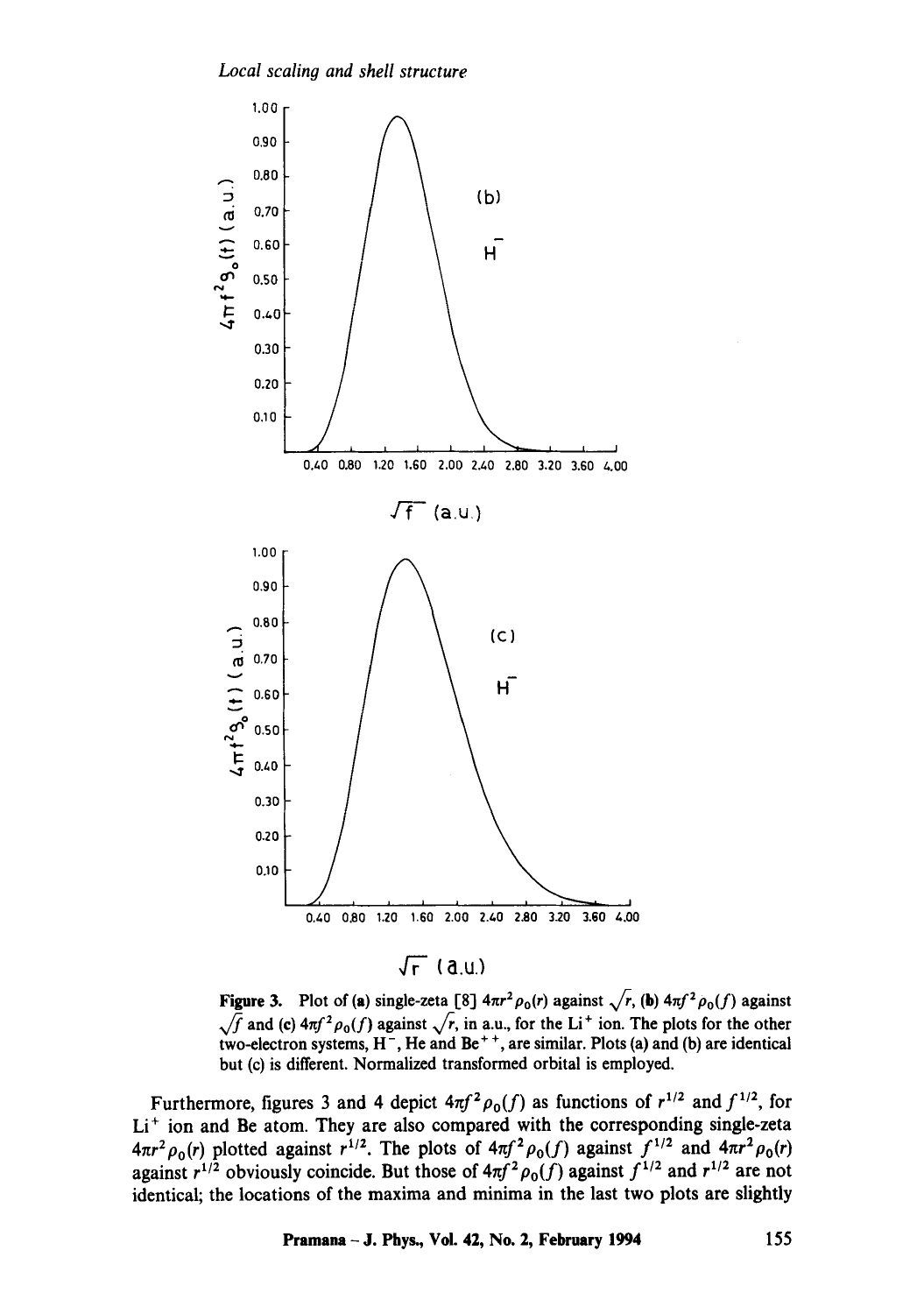## *B M Deb and Bijoy Kr. Dey*

different. Also, the plot against  $r^{1/2}$  has a longer tail. This explains why  $df/dr$  in (3) goes to  $\infty$  as  $r \to \infty$ .

In summary, atomic shell structure has been observed in a distance quantity like *f(r)* whose behaviour is such that  $f(r) = 0$ ,  $\infty$  at  $r = 0$ ,  $\infty$ ;  $df/dr \approx 1$  at  $r = 0$  and goes to  $\infty$  as  $r \to \infty$ . These conclusions are valid except in the special case of  $\rho = \rho_0$  and  $f=r$ .



156 **Pramana - J. Phys., Vol. 42, No. 2, February 1994**